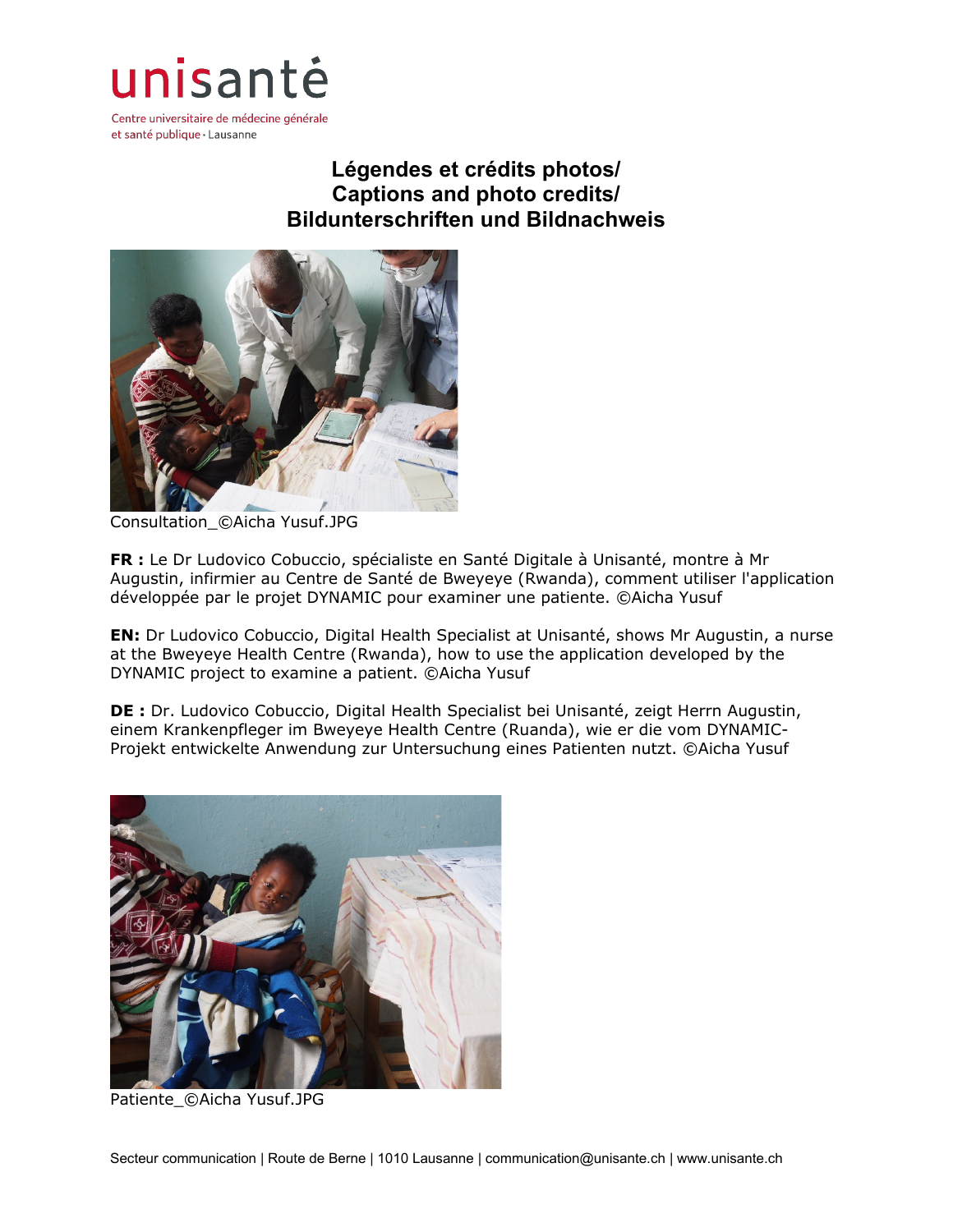**FR :** Une patiente du Centre de Santé de Bweyeye (Rwanda) a une toux et de la température, elle attend la visite de l'infirmier. ©Aicha Yusuf

**EN :** A patient at the Bweyeye Health Centre (Rwanda) has a cough and a temperature, and is waiting for the nurse's visit. ©Aicha Yusuf

**DE :** Eine Patientin im Gesundheitszentrum Bweyeye (Ruanda) hat Husten und Fieber, sie wartet auf den Besuch der Krankenschwester. ©Aicha Yusuf



Projet DYNAMIC\_©Ludovico Cobuccio.JPG

**FR :** Un infirmier de recherche du Centre de Santé de Bweyeye (Rwanda) inclut un patient dans l'étude DYNAMIC. ©Ludovico Cobuccio

**EN:** A research nurse from the Bweyeye Health Centre (Rwanda) includes a patient in the DYNAMIC study. ©Ludovico Cobuccio

**DE :** Eine Forschungsschwester aus dem Bweyeye Health Centre (Ruanda) schließt einen Patienten in die DYNAMIC-Studie ein. ©Ludovico Cobuccio



Projet DYNAMIC\_2©Ludovico Cobuccio.JPG

**FR :** Mr Joseph Hbakurama, infirmier de recherche du Centre de Santé de Bweyeye (Rwanda), présente l'étude DYNAMIC à une maman intéressée à participer. ©Ludovico Cobuccio